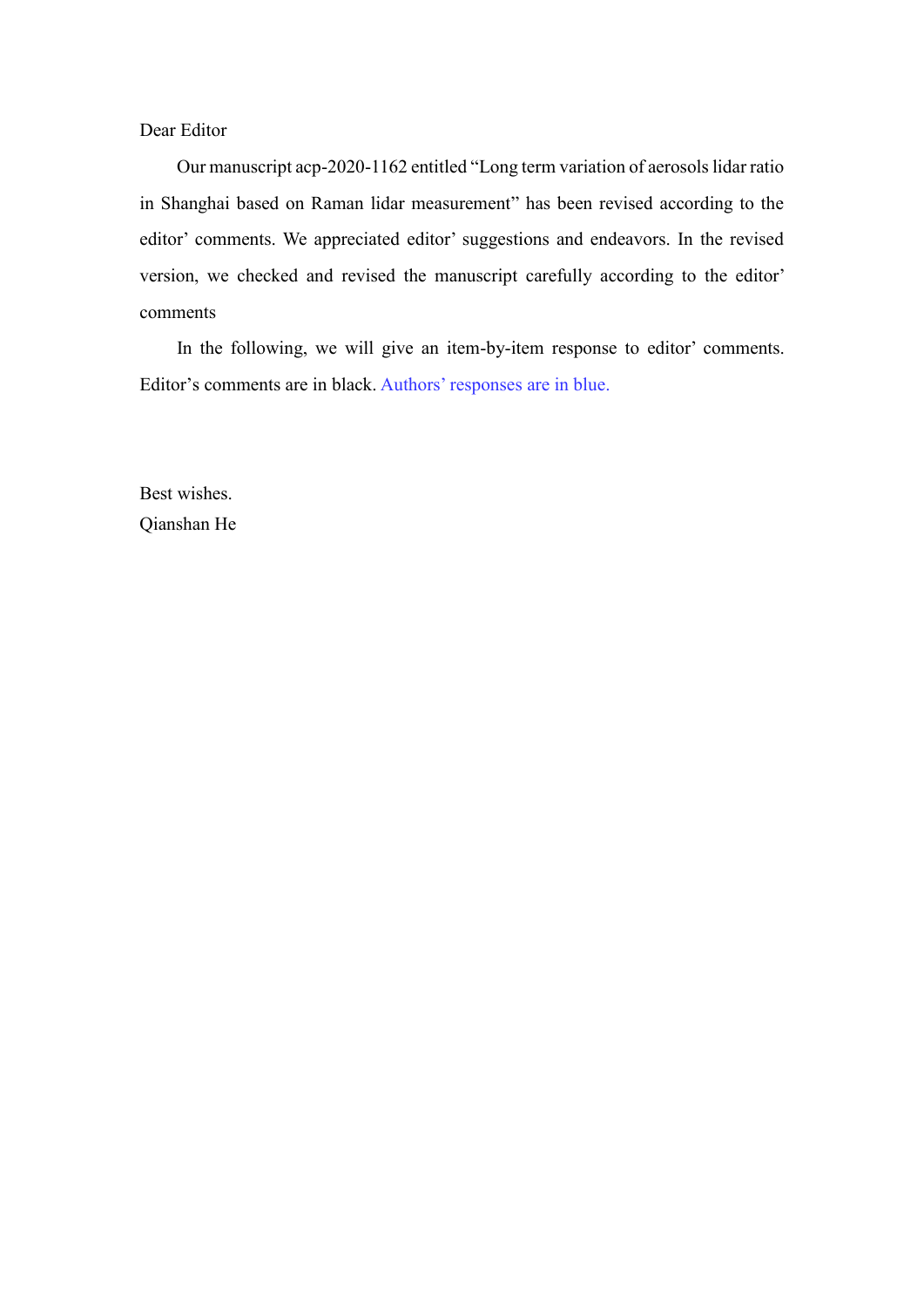1. Line 79, "Influencing factor" should be changed to "influence factor".

**R:** We appreciated the editor's suggestions and have revised it. Similarly, we have also changed other same expressions in the manuscript.

*Using the observational data of Raman lidar in Shanghai from 2017 to 2019, 355 nm LR was retrieved and its variations and influence factors were analyzed.*

*The volume depolarization ratio (δ ) was positively correlated with LR, and it also decreased with the increase of height, indicating that vertical distribution of particle shape was one of the influence factors of the variations of LR with height.*

*In addition, studying the influence factors of LR in Shanghai can be conducive to understanding the LR variation characteristics and determining the source of pollutants. With these motivations, the vertical and temporal variations of LR and its influence factors in Shanghai were analyzed using the results retrieved from Raman lidar, which laid a solid foundation for quantitative study of pollution and its causes in the future.*

*3.2 Analysis of influence factors of LR*

*As mentioned previously, the vertical variations of absorbing aerosols and their influence factors played an important role in evaluating the radiation effect of aerosol and studying the cause of pollution (Mishchenko et al., 2004).*

*The aerosol 355 nm LR was retrieved, and the variations of LR and their influence factors were analyzed.*

2. Line 31, "355nm, 532nm and 1064nm" should be "355 nm, 532 nm and 1064 nm". **R:** We have revised it according to editor's comments.

*To our knowledge, the LR at 355 nm, 532 nm and 1064 nm are usually assumed to be 50 sr in China.*

3. Line 76, "also can provides" should be "also can provide".

**R:** We appreciated the editor's suggestions and have revised it.

*On the one hand, the range-resolved LR obtained from ground-based Raman lidar can not only be used to compare with 355 nm LR obtained from ATLID (Atmospheric LIDar) on the EarthCARE (Earth Clouds and Radiation Explorer) planned to be launched by ESA (European Space Agency) (Liu et al., 2020; Nicolae et al., 2018), but also can provide a reliable basis for the inversion hypothesis of elastic lidar in Shanghai and surrounding areas, and improve product reliability from elastic lidar network such as the Asian dust and aerosol lidar observation network.*

## 4. Line 99, the full name of "UTC" is needed.

**R:** We have added the full name of "UTC" in the revised manuscript. *The time in the paper without special explanations was UTC (Universal Time Coordinated).*

In addition, we have also revised the first paragraph of the introduction. And, some grammatical errors in the manuscript have been corrected.

*Aerosols in the atmosphere can affect the earth's climate by absorbing and scattering solar radiation (direct effect of aerosols) (Huang et al., 2014; Wang et al., 2013) or*